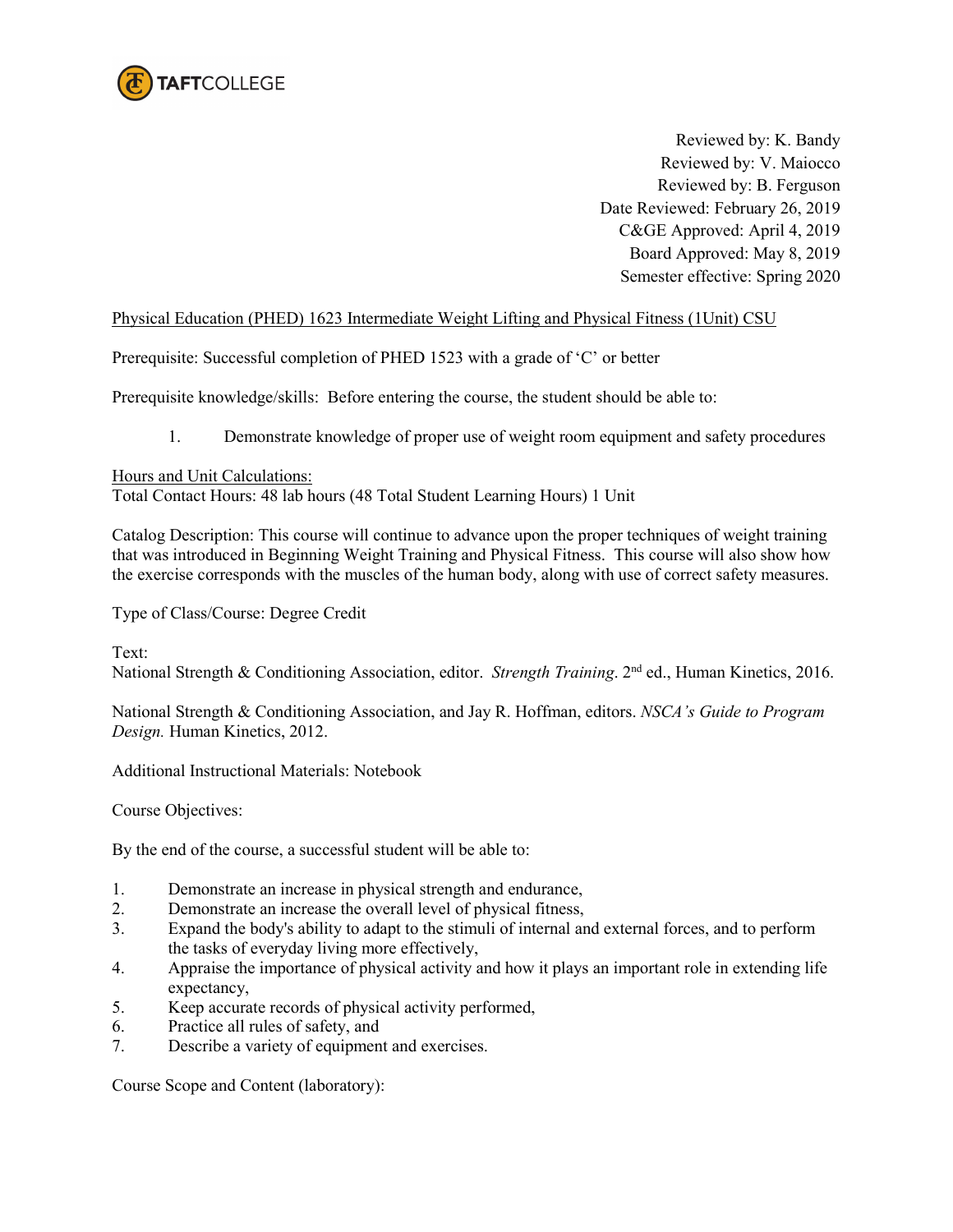

| Unit I   | Introduction, Overview of Course, Expectations, Weight Room Procedures<br>Equipment<br>А.<br><b>B.</b><br><b>Equipment and Weight Room Safety</b><br>C.<br>Equipment theory          |  |  |
|----------|--------------------------------------------------------------------------------------------------------------------------------------------------------------------------------------|--|--|
| Unit II  | Stretching, Weight Training<br><b>Static and Dynamic Stretching</b><br>А.<br><b>B.</b><br>Free weights<br>Weight machines<br>C.<br>Core exercises<br>D.<br>Е.<br><b>Biomechanics</b> |  |  |
| Unit III | Cardiovascular Exercise                                                                                                                                                              |  |  |
|          | <b>Elliptical Machine</b><br>$A_{-}$                                                                                                                                                 |  |  |
|          | Treadmill<br>B.                                                                                                                                                                      |  |  |
|          | C.<br><b>Stationary Bicycle</b>                                                                                                                                                      |  |  |
|          | Walking / Jogging<br>D.                                                                                                                                                              |  |  |
| Unit IV  | Developing a personalized program                                                                                                                                                    |  |  |
|          | Cardiovascular training<br>$A_{-}$                                                                                                                                                   |  |  |
|          | Resistance training<br><b>B</b> .                                                                                                                                                    |  |  |
|          | C.<br>Testing and re-measurement                                                                                                                                                     |  |  |
|          | Learning Activities Required Outside of Class:                                                                                                                                       |  |  |

The students in this class will spend a minimum of 1 hour per week outside of the regular class time doing the following:

## 1. Skill practice

Methods of Instruction:

- 1. Oral Instruction,
- 2. Demonstration, and<br>3. Mediated Learning.
- Mediated Learning.

### Methods of Evaluation:

- 1. Skill demonstrations, including:
	- a. Performance exams,<br>b. Skill improvement, a
	- Skill improvement, and
	- c. Safe weight lifting technique

# Supplemental Data:

| TOP Code: | 083500: Physical Education |
|-----------|----------------------------|
|           |                            |
|           |                            |